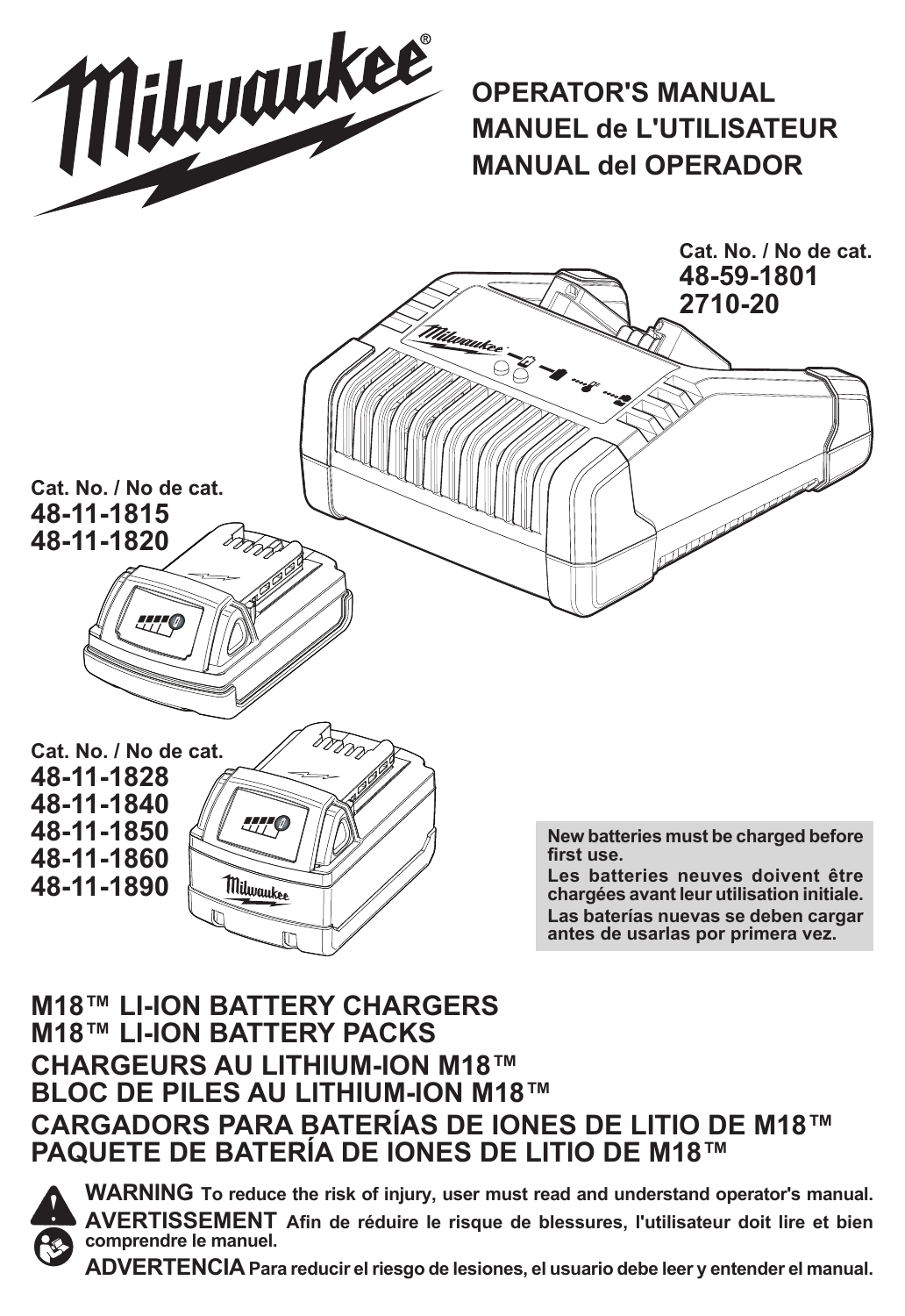# *IMPORTANT SAFETY INSTRUCTIONS*

**WARNING** *READ AND UNDERSTAND ALL INSTRUCTIONS.* Failure to follow all instructions listed below, may result in electric shock, fire and/or serious personal injury.

*SAVE THESE INSTRUCTIONS*

- **1.** *SAVE THESE INSTRUCTIONS* **THIS OP- ERATOR'S MANUAL CONTAINS IMPORTANT SAFETY AND OPERATING INSTRUCTIONS FOR MILWAUKEE LI-ION BATTERY PACKS AND THE MILWAUKEE LI-ION CHARGER.**
- **2. BEFORE USING THE BATTERY PACK AND**  UAL, YOUR TOOL OPERATOR'S MANUAL, **AND ALL LABELS ON THE BATTERY PACK, CHARGER AND TOOL.**
- **3. CAUTION TO REDUCE THE RISK OF IN- JURY, CHARGE MILWAUKEE LI-ION PACKS ONLY IN THEIR MILWAUKEE LI-ION CHARGER.** Other types of chargers may cause personal injury or damage. Battery pack and charger are not compatible with *V*™-technology or NiCd systems. Do not wire a battery pack to a power supply plug or car cigarette lighter. Battery packs will be permanently disabled or damaged.
- **4. USE MILWAUKEE LI-ION PACKS ONLY ON COMPATIBLE MILWAUKEE LI-ION TOOLS.**  Battery pack and charger are not compatible with *V*™-technology or NiCd systems. Use with other tools may result in a risk of fire, electric shock or personal injury.
- **5. AVOID DANGEROUS ENVIRONMENTS.** Do not charge battery pack in rain, snow, damp or wet locations. Do not use battery pack or charger in the presence of explosive atmospheres (gaseous fumes, dust or flammable materials) because sparks may be generated when inserting or remov- ing battery pack, possibly causing fire.
- **6. CHARGE IN A WELL VENTILATED AREA.** Do not block charger vents. Keep them clear to allow proper ventilation. Do not allow smoking or open flames near a charging battery pack. Vented gases may explode.
- **7. MAINTAIN CHARGER CORD.** When unplugging charger, pull plug rather than cord to reduce the risk ry charger by its cord. Keep cord from heat, oil and sharp edges. Make sure cord will not be stepped on, tripped over or subjected to damage or stress. Do not use charger with damaged cord or plug. Have a damaged charger replaced immediately.
- **8. DO NOT USE AN EXTENSION CORD UNLESS IT IS ABSOLUTELY NECESSARY.** Using the wrong, damaged or improperly wired extension cord could result in the risk of fire and electrical shock. If an extension cord must be used, plug the charger into a properly wired 16 gauge or larger extension cord with pins that are the same number, size and shape as the pins on the charger. Make sure that the extension cord is in good electrical condition.
- **9. CHARGER 48-59-1801 IS RATED FOR 120 VOLT AC ONLY. CHARGER 2710-20 IS RATED FOR 12 VOLT DC AND 120 VOLT AC.** Charger must be plugged into an appropriate receptacle.
- **10.USE ONLY RECOMMENDED ATTACHMENTS.** Use of an attachment not recommended or sold<br>by the battery charger or battery pack manufacturer may result in a risk of fire, electric shock or personal injury.
- **11.UNPLUG CHARGER** when not in use. Remove
- battery packs from unplugged chargers.<br>12. TO REDUCE THE RISK OF ELECTRIC SHOCK. **12.TO REDUCE THE RISK OF ELECTRIC SHOCK**, always unplug charger before cleaning or mainte- nance. Do not allow water to flow into AC/DC plug. Use a Ground Fault Circuit Interrupter (GFCI) to reduce shock hazards.
- **13.DO NOT BURN OR INCINERATE BATTERY PACKS.** Battery packs may explode, causing personal injury or damage. Toxic fumes and materials are created when battery packs are burned.
- **14.DO NOT CRUSH, DROP, OR DAMAGE** battery pack. Do not use a battery pack or charger that has received a sharp blow, been dropped, run over, or damaged in any way (e.g., pierced with a nail, hit with a hammer, stepped on).
- **15.DO NOT DISASSEMBLE.** Incorrect reassembly may result in the risk of electric shock, fire or exposure to battery chemicals. If it is damaged, take it to a MILWAUKEE service facility.
- **16.BATTERY CHEMICALS CAUSE SERIOUS BURNS.** Never allow contact with skin, eyes, or mouth. If a damaged battery pack leaks battery chemicals, use rubber or neoprene gloves to dispose of it. If skin is exposed to battery fluids, wash with soap and water and rinse with vinegar. If eyes are exposed to battery chemicals, immediately flush with water for 20 minutes and seek medical attention. Remove and dispose of contaminated clothing.
- **17.DO NOT SHORT CIRCUIT.** A battery pack will short circuit if a metal object makes a connection between the positive and negative contacts on the battery pack. Do not place a battery pack near anything that may cause a short circuit, such as coins. kevs or nails in your pocket. Do not allow fluids to flow into battery pack. Corrosive or conductive fluids, such as seawater, certain industrial chemicals, and bleach or bleach containing products, etc., can cause a short circuit. A short circuited battery pack may cause fire, personal injury, and product damage.
- **18.STORE YOUR BATTERY PACK AND CHARGER** in a cool, dry place. Do not store battery pack where temperatures may exceed 120°F (50°C) such as in direct sunlight, a vehicle or metal build- ing during the summer.
- **19.ALWAYS USE A SIDE HANDLE** when using a 9.0 Ah or higher capacity battery pack; the output torque of some tools may increase. If your drill/ driver did not come with a side handle, visit www. milwaukeetool.com for the appropriate accessory handle.

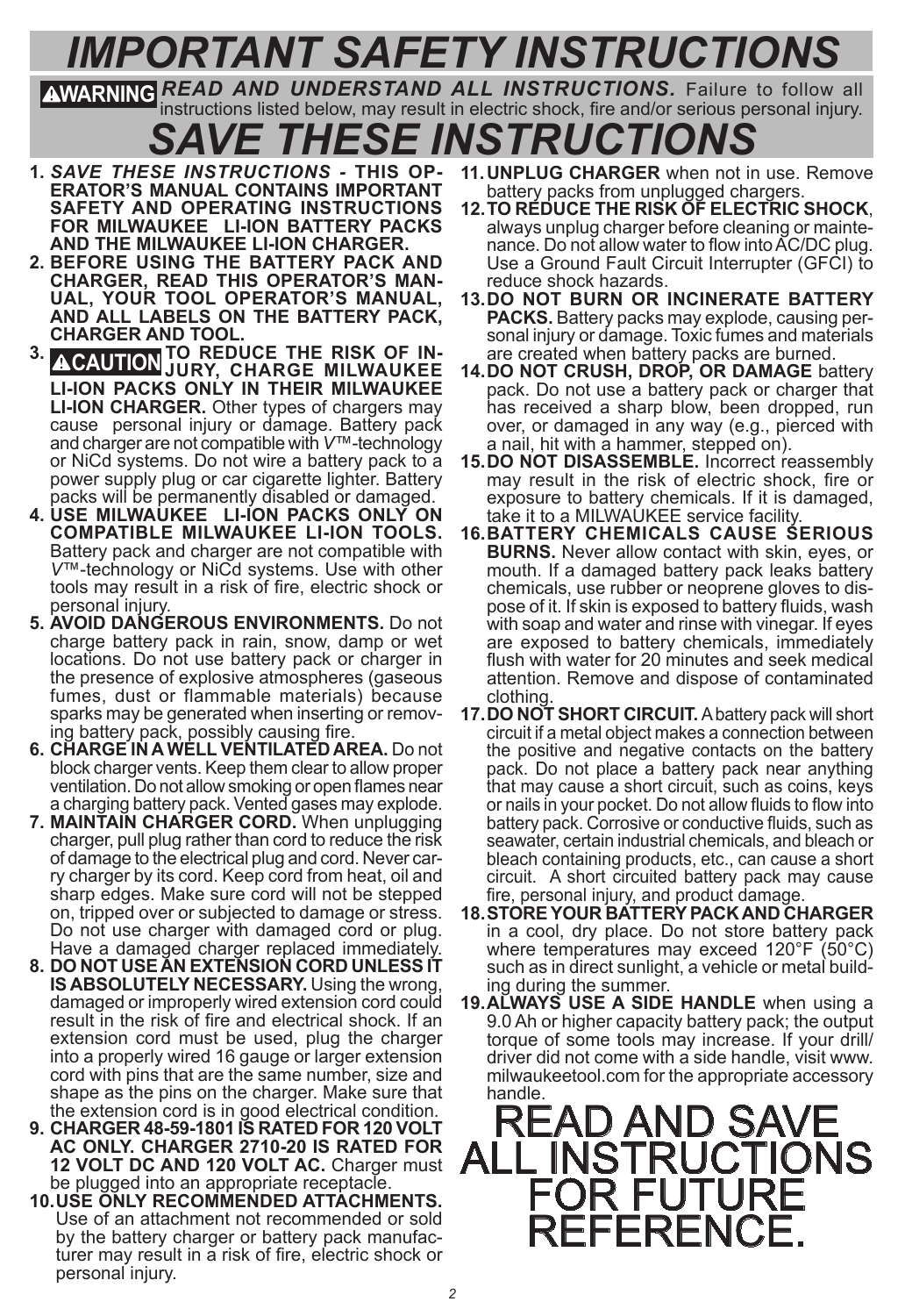## *SYMBOLOGY*



Volts

Direct Current

Alternating Current

Double Insulated

Properly Recycle Batteries

Hertz

Amps



 $_{c}$  $(\psi_{L})_{us}$  UL Listing for Canada and U.S.

## *FUNCTIONAL DESCRIPTION*



- 5. Electrical contacts
- 6. Bay
- 7. Serial Number (on bottom of charger)
- 8. Vents
- 9. Light indicators when a battery pack is inserted into the charger, the light will indicate the following:

3

Continuous red: Charging ٠

Continuous green light: Charging is complete

Flashing red: Battery is too hot/cold - Charging will begin when battery reaches correct charging temperature

Flashing red/green: Damaged or faulty battery pack

# *SPECIFICATIONS*

| Battery Cat. No 48-11-1820         |  |
|------------------------------------|--|
|                                    |  |
|                                    |  |
|                                    |  |
|                                    |  |
|                                    |  |
|                                    |  |
|                                    |  |
| Battery Cat. No 48-11-1860         |  |
|                                    |  |
|                                    |  |
|                                    |  |
| Recommended Ambient                |  |
| Charging Temperature 40°F to 105°F |  |
| MII WALIKFF LLION                  |  |



### **Fuel Gauge**

Use the Fuel Gauge to determine the battery pack's remaining run time. Press the Fuel Gauge button to display the lights. The Fuel Gauge will light up for 2-3 seconds. When less than 10% of charge is left, 1 light on the fuel gauge will flash slowly.



**NOTE:** If the Fuel Gauge doesn't appear to be working, place the battery pack on the charger and charge as needed.

Compared to NiCd battery pack types, MILWAUKEE Li-Ion battery packs deliver fade-free power for their entire run time. The tool will not experience a slow, gradual loss of power as you work. To signal the end of discharge, 1 light on the fuel gauge will flash quickly for 2-3 seconds and the tool will not run. Charge the battery pack.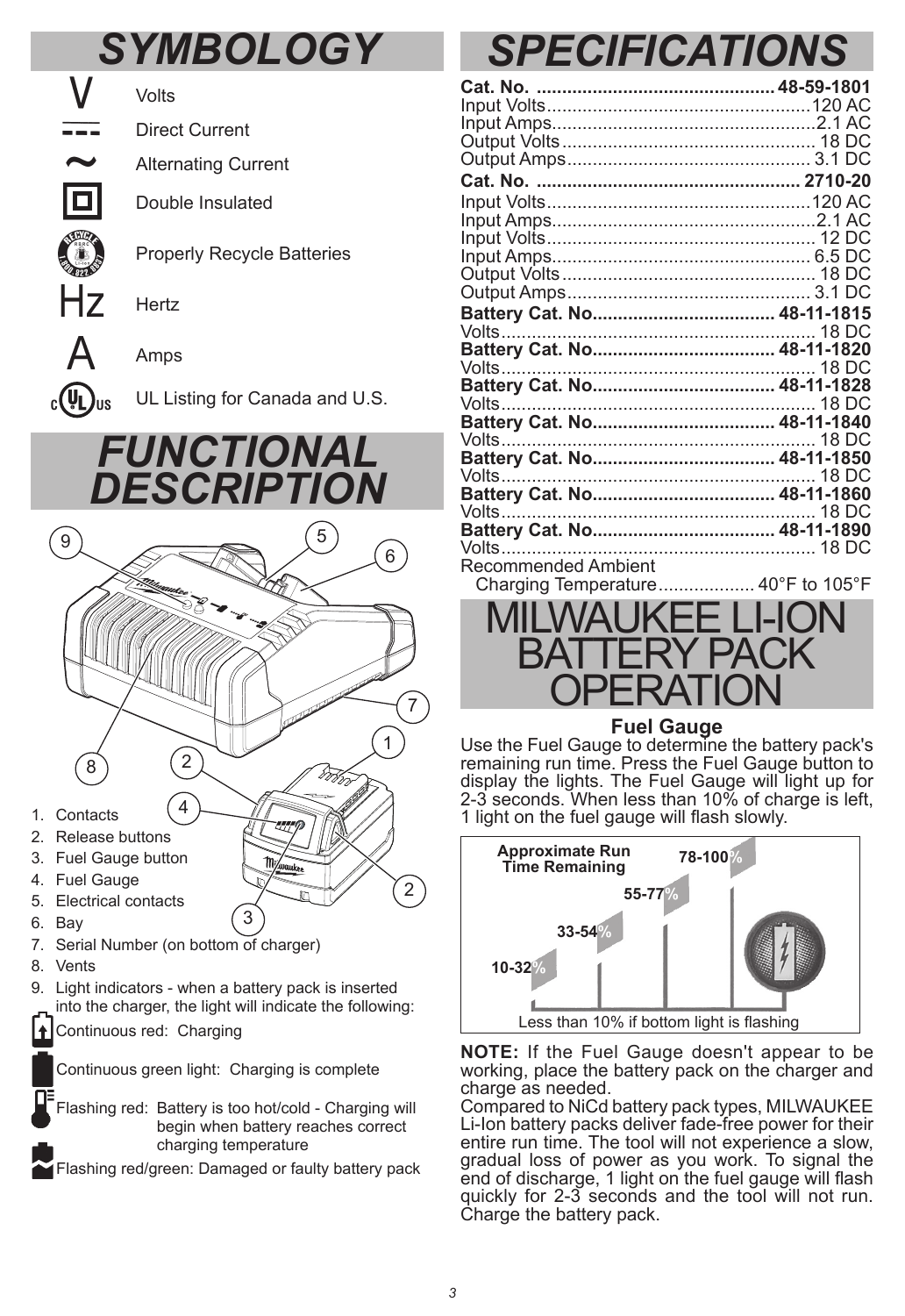**NOTE:** Immediately after using the battery pack, the Fuel Gauge may display a lower charge than it will if checked a few minutes later. The battery cells "recover" some of their charge after resting.

#### **Battery Pack Protection**

To protect itself from damage and extend its life, the battery pack's intelligent circuit monitors current draw and temperature. In extremely high torque, binding, stalling, and short circuit situations, the battery pack will turn OFF the tool if the current draw becomes too high. All the fuel gauge lights will flash. Release the trigger and restart.

Under extreme circumstances, the internal tem- perature of the battery could become too high. If this happens, the fuel gauge lights will flash in an alternating pattern and the tool will not run. Allow the battery to cool down.

| <b>Fuel Gauge Lights</b>                    | <b>Diagnosis</b>                    | <b>Solution</b>                                                  |
|---------------------------------------------|-------------------------------------|------------------------------------------------------------------|
| Lights 1 - 4 Solid                          | Remaining run time Continue working |                                                                  |
| 1 Light, flashing<br>slowly                 | Less than 10% run<br>time left      | Prepare to charge pack                                           |
| 1 Light, flashing<br>auickly                | End of discharge                    | Charge pack                                                      |
| Lights 1-4, flashing<br>quickly             | Current draw too<br>hiah            | Release trigger and<br>restart, reduce pressure                  |
| Lights 1&3 / 2&4,<br>flashing alternatingly | too high                            | Battery temperature Release trigger and allow<br>battery to cool |

**Cold Weather Operation**

MILWAUKEE Li-Ion battery packs are designed to operate in temperatures below freezing. When the battery pack is too cold, it may need to warm up before normal use. Put the battery on a tool and use the tool in a light application. It may "buzz" for a short time until it warms up. When the buzzing stops, use the tool normally.

**WARNING To reduce the risk of fire, personal injury, and product damage due to a short circuit, never immerse your tool, battery pack or charger in fluid or allow a fluid to flow inside them. Corrosive or conductive fluids, such as seawater, certain industrial chemicals, and bleach or bleach containing products, etc., can cause a short circuit.**

#### **Maintenance and Storage**

Do not expose your battery pack or cordless tools to water or rain, or allow them to get wet. This could damage the tool and battery pack. Do not use oil or solvents to clean or lubricate your battery pack. The plastic casing will become brittle and crack, causing a risk of injury.

Store battery packs at room temperature away from moisture. Do not store in damp locations where cor- rosion of terminals may occur. As with other battery pack types, permanent capacity loss can result if the pack is stored for long periods of time at high temperatures (over 120° F). MILWAUKEE Li-Ion battery packs maintain their charge during storage longer than other battery pack types. After about a year of storage, charge the pack as normal.

#### **Transport**

Personal transport of Li-Ion battery packs is allowed when done in accordance with these warnings and<br>instructions. The proper classification, packaging, labeling, marking, and documentation requirements for shipping Li-Ion batteries is dependent upon whether the particular batteries are rated greater than or less than 100 Wh. Generally, Li-Ion batteries rated 100

Wh or less are "excepted" from certain Class 9 DG requirements. Always check compliance of Li-Ion battery consignments against the current regulations governing the chosen mode of transport. When in doubt, contact the carrier or other trained Dangerous Goods professional to confirm acceptability. Li-Ion packs are shipped under classification UN 3480 (battery only) or UN 3481 (batteries contained in or packed with equipment).

**WARNING To reduce the risk of injury or ex-plosion, never burn or incinerate a battery pack even if it is damaged, dead or completely discharged. When burned, toxic fumes and materials are created.**

### **Disposing of MILWAUKEE Li-Ion Battery Packs**

MILWAUKEE Li-Ion battery packs are more environ- mentally friendly than some other types of power tool battery packs (e.g., nickel-cadmium). Always dispose of your battery pack according to federal, state and local regulations. Contact a recycling agency in your area for recycling locations.

Even discharged battery packs contain some energy. Before disposing, use electrical tape to cover the terminals to prevent the battery pack from shorting, which could cause a fire or explosion.

**RBRC Battery Recycling Seals**<br>The RBRC™ Battery Recycling Seals (see "Sym-The RBRC™ Battery Recycling Seals (see "Sym- bology") on your tool battery packs indicate that MILWAUKEE has arranged for the recycling of that battery pack with the Rechargeable Battery Recycling Corporation (RBRC). At the end of your battery pack's useful life, return the battery pack to a MILWAUKEE Branch Office/Service Center or the participating retailer nearest you. For more informa- tion, visit the RBRC web site at www.rbrc.org.

### CHARGE PERATIO

**WARNING Charge only MILWAUKEE Li-Ion battery packs in the MILWAUKEE Li-Ion Battery Charger. Other types of batteries may cause personal injury and damage. Battery pack and charger are not compatible with V™ technology or NiCd systems.** 

**To reduce the risk of electric shock, do not allow water to flow into AC/DC plug.** 

#### **AC/DC Charger (Cat. No. 2710-20)**

To reduce the risk of damage to the charger, do not attempt to plug into both AC and DC outlets at the same time.



To use the AC/DC plug in a DC outlet, rotate the DC adapter out (A) and insert into a DC outlet. The AC plug blades should be folded in.

To use the AC/DC plug in an AC outlet, rotate the AC plug blades out (B) and insert into an AC outlet. The DC adapter should be folded in.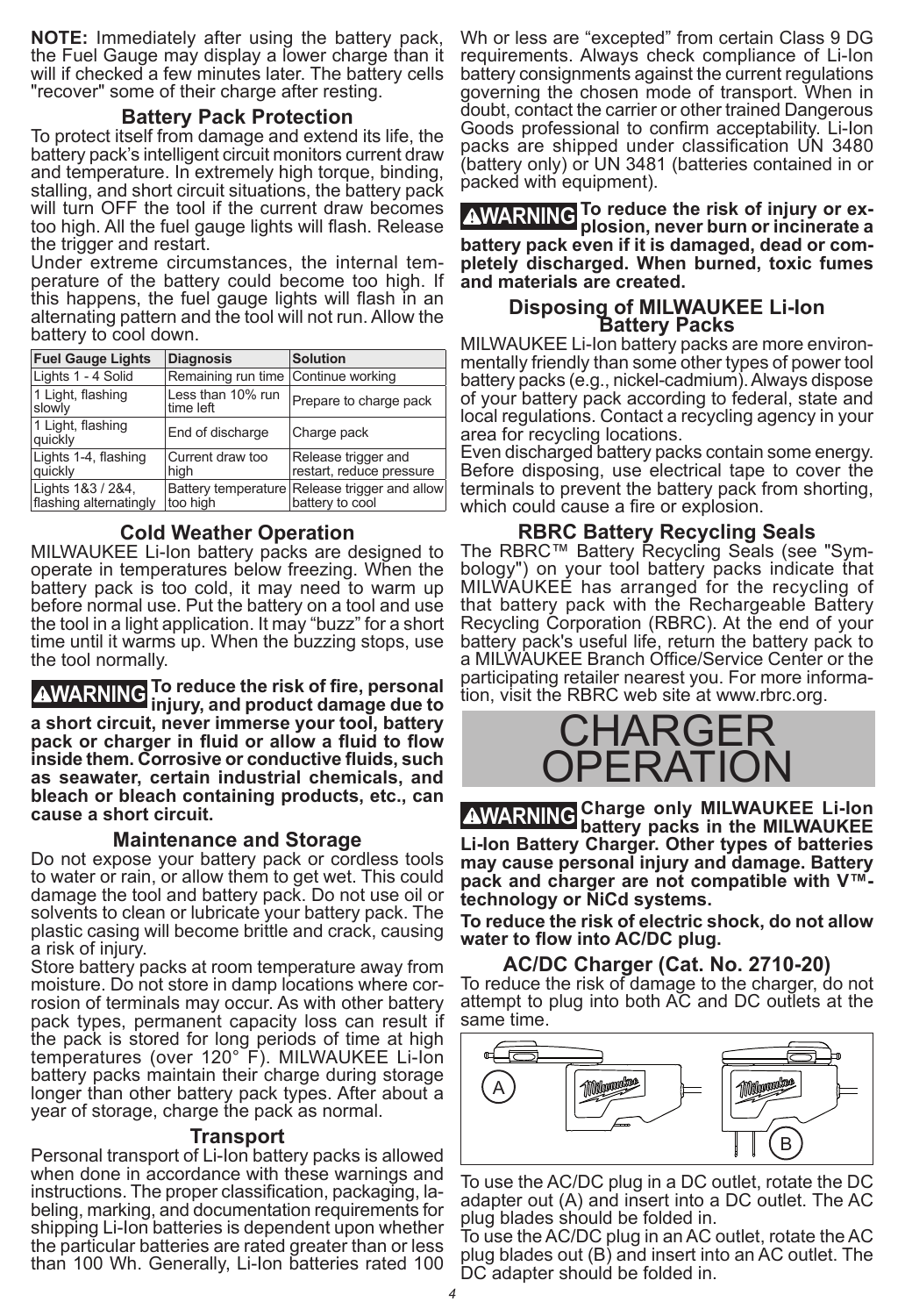#### **When to Charge the Battery Pack with this MILWAUKEE Charger**

Remove the battery pack from the tool for charging when convenient for you and your job. MILWAUKEE batteries do not develop a "memory" when charged after only a partial discharge. It is not necessary to run down the battery pack before placing it on the charger. •Use the Fuel Gauge to determine when to charge

- your MILWAUKEE Li-Ion battery pack. •You can "Top-Off" your battery pack's charge before
- starting a big job or long day of use.
- •The only time it is necessary to charge the MILWAUKEE Li-Ion battery pack is when the battery pack has reached the end of its charge. To signal the end of charge, power to the tool will drop quickly, allowing you just enough power to finish making a cut, drilling a hole, or driving a fastener. Charge the battery pack as needed.

#### **How to Charge the Battery Pack**

Align the battery pack with the bay and slide the battery pack into the charger as far as possible. The red light will come on, either flashing quickly (bat- tery pack is too hot or cold), flashing slowly (battery pack is waiting for another pack to finish charging) or continuous (pack is charging).

- •A fully discharged battery pack with an internal tem- perature in the normal range will charge in about 30 to 185 minutes, depending on the battery pack.
- •Heavily cycled batteries may take longer to charge completely.
- •The Fuel Gauge lights on 18V battery packs are displayed as the pack is being charged, indicating how fully charged the pack is.
- •After charging is complete, the continuous green light will turn on and the fuel gauge will turn off.
- •The charger will keep the battery pack fully charged if it is left on the charger.
- •If the light indicator flashes red and green, check that the battery pack is fully seated into the bay. Remove the battery pack and reinsert. If the light continues to flash red and green, remove pack(s) and unplug charger for at least 2 minutes. After 2 minutes, plug charger back in and insert pack. If the problem persists, contact a MILWAUKEE service facility.
- •If the light indicator does not come on, check that the battery pack is fully seated into the bay. Remove the battery pack and reinsert. If the light indicator still does not come on, remove pack(s) and unplug charger for at least 2 minutes. After 2 minutes, plug charger back in and insert pack. If after these attempts the light indicator still does not come on. contact a MILWAUKEE service facility.

**Charging a Hot or Cold Battery Pack**<br>The Red Flashing Indicator light on the charger indicates that the battery pack temperature is outside the charging range. Once the battery pack is within the acceptable range, normal charging will take place and the red light will be continuous. Hot or cold bat- teries may take longer to charge.

| <b>Li-lon Charging Status</b>      |                                |                        |  |  |
|------------------------------------|--------------------------------|------------------------|--|--|
| <b>Battery Pack</b><br>Temperature | Red Charger<br>Indicator Light | <b>Charging Status</b> |  |  |
| Too Hot                            | Fast Flashing                  | Not charging           |  |  |
| Normal Range                       | Continuous                     | Normal charging        |  |  |
| <b>Too Cold</b>                    | <b>Fast Flashing</b>           | Not charging           |  |  |

### **Powering the Charger with an Inverter or Generator**

The charger will operate with most generators and inverters rated at 300 Watts or higher.

#### **Maintenance and Storage**

Store your charger in a cool, dry place. As a general practice, it is best to unplug battery chargers and remove batteries when not in use. No battery pack damage will occur, however, if the charger and battery pack are left plugged in.

#### **Repairs**

The charger has no serviceable parts.

#### **Mounting to the Wall**

Use the wall mount guides to mark the hanging points.

**WARNING To reduce the risk of injury, always unplug the charger and remove the battery from the charger before performing any maintenance. Never disassemble the battery or charger. Contact a MILWAUKEE service facility for ALL repairs.**

**To reduce the risk of injury and damage, never immerse your battery or charger in liquid or allow a liquid to flow inside them.**

#### **Cleaning**

Clean out dust and debris from charger vents and electrical contacts by blowing with compressed air. Use only mild soap and a damp cloth to clean the battery pack and charger, keeping away from all electrical contacts. Certain cleaning agents and solvents are harmful to plastics and other insulated parts. Some of these include gasoline, turpentine, lacquer thinner, paint thinner, chlorinated cleaning solvents,<br>ammonia and household detergents containing ammonia. Never use flammable or combustible solvents around batteries, charger, or tools.